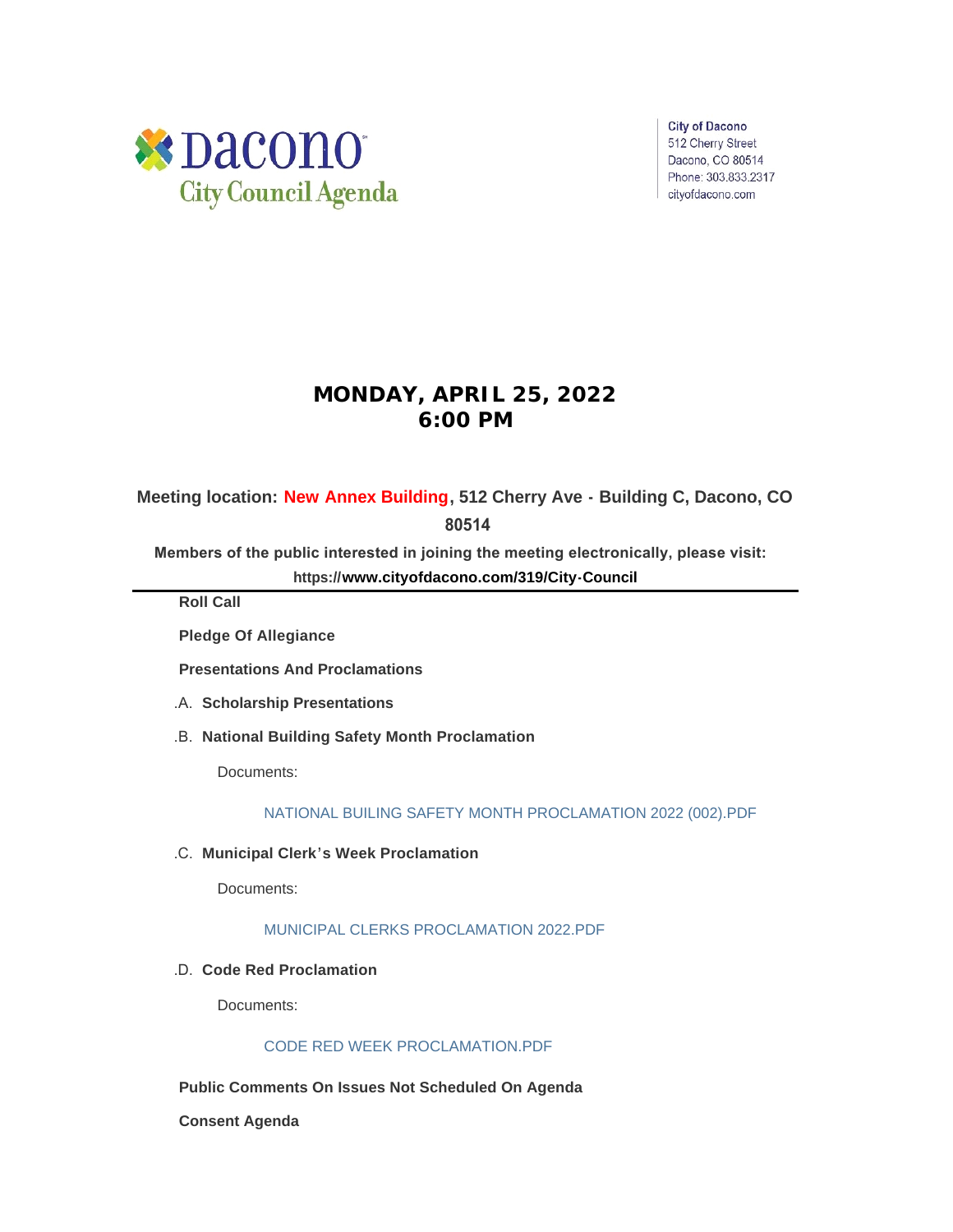# **Minutes Of The April 11, 2022 Regular Meeting** .A.

Documents:

### [CA-A CC MIN APRIL 11, 2022.PDF](https://www.cityofdacono.com/AgendaCenter/ViewFile/Item/2059?fileID=2869)

**Accounts Payable Dated April 25, 2022 In The Amount Of \$158,556.34** .B.

Documents:

## [CA-B ACCOUNTS PAYABLE 042522.PDF](https://www.cityofdacono.com/AgendaCenter/ViewFile/Item/2060?fileID=2870)

**Approval Of Resolution 22-33, Approving A Non-Disclosure Agreement With**  .C. **World XChange Inc., Et Al., Platinum Age Merchant Services Inc., World XInternational Trust, Investments And Exchange, KB, Platinum Enterprises**

Documents:

### [CA-C RES 22-33 PLATINUM AGE NDA.PDF](https://www.cityofdacono.com/AgendaCenter/ViewFile/Item/2061?fileID=2871)

# **General Business**

**Public Hearing And Approval Of Ordinance 922, Amending Section 4-104 Of The**  .A. **Dacono Municipal Code Regarding Impact Fee Definitions, On Second Reading**

Documents:

### [GB-A ORD 922 DEVELOPMENT IMPACT FEE DEFINITIONS.PDF](https://www.cityofdacono.com/AgendaCenter/ViewFile/Item/2062?fileID=2872)

**Consideration And Approval Of Resolution 22-34, Finding Substantial**  .B. **Compliance For An Annexation Petition Filed With The City Of Dacono, Colorado, Known As The Ridge Lands IV Annexation To The City Of Dacono, And Setting A Public Hearing Thereon**

Documents:

[GB-B RES 22-34 SUBSTANTIAL COMPLIANCE RIDGE LANDS](https://www.cityofdacono.com/AgendaCenter/ViewFile/Item/2063?fileID=2873)  ANNEXATION.PDF

**Consideration And Approval Of Resolution 22-32, Approving An Expenditure Of**  .C. **\$67,091 For The Installation Of Door Openers And All Related Work For The Annex, City Hall, And The Police Department Buildings. (Tabled At The April 11, 2022 Meeting)**

Documents:

#### [GB-C RES 22-32 DOOR OPENERS.PDF](https://www.cityofdacono.com/AgendaCenter/ViewFile/Item/2064?fileID=2874)

#### **Staff Reports**

#### **Council Members**

Danny Long Kevin Plain

Adam Morehead, Mayor Jackie Thomas

Jim Turini John Wargo